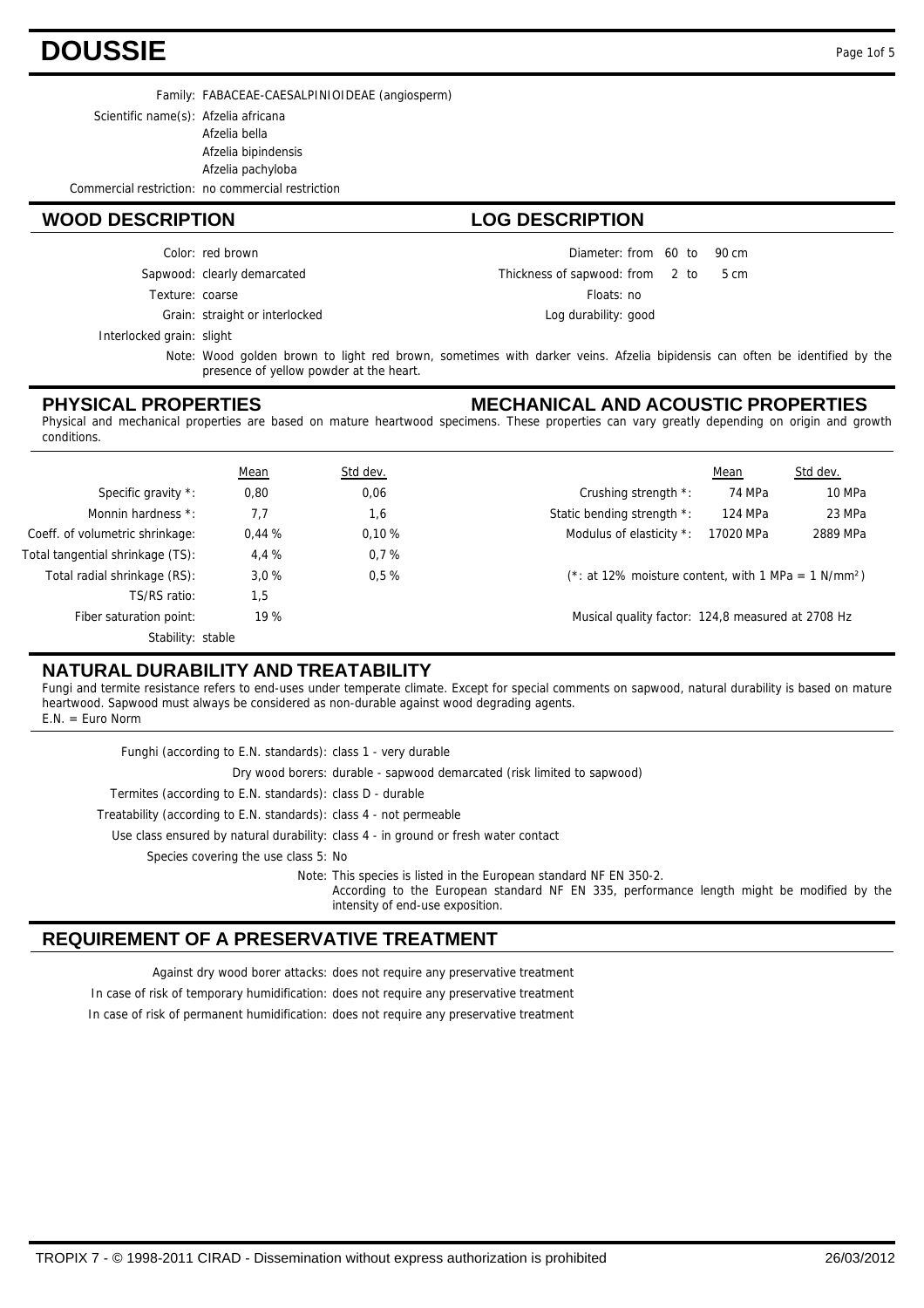## **DOUSSIE** Page 2/5

#### **DRYING**

| Drying rate: slow               |                                                                                                               | Possible drying schedule: 5 |          |          |                  |
|---------------------------------|---------------------------------------------------------------------------------------------------------------|-----------------------------|----------|----------|------------------|
| Risk of distortion: slight risk |                                                                                                               | Temperature (°C)            |          |          |                  |
| Risk of casehardening: no       |                                                                                                               | M.C. (%)                    | dry-bulb | wet-bulb | Air humidity (%) |
| Risk of checking: slight risk   |                                                                                                               | 30                          | 42       | 41       | 94               |
| Risk of collapse: no            |                                                                                                               | 25                          | 42       | 39       | 82               |
|                                 | Note: Difficulties in extracting moisture from the heart of<br>pieces. Slow drying necessary (3 to 5 months). | 20                          | 48       | 43       | 74               |
|                                 |                                                                                                               | 15                          | 48       | 43       | 74               |

This schedule is given for information only and is applicable to thickness lower or equal to 38 mm. It must be used in compliance with the code of practice. For thickness from 38 to 75 mm, the air relative humidity should be increased by 5 % at each step.

For thickness over 75 mm, a 10 % increase should be considered.

#### **SAWING AND MACHINING**

| ASSEMBLING                            |                                                                                                                                               |
|---------------------------------------|-----------------------------------------------------------------------------------------------------------------------------------------------|
|                                       | Note: Peeling recommended only for decorative veneer. Sawdust may cause irritations. Some difficulties due to interlocked grain<br>(tearing). |
| Slicing: nood                         |                                                                                                                                               |
|                                       | Peeling: not recommended or without interest                                                                                                  |
|                                       | Cutting tools: tungsten carbide                                                                                                               |
| Sawteeth recommended: stellite-tipped |                                                                                                                                               |
| Blunting effect: fairly high          |                                                                                                                                               |
|                                       |                                                                                                                                               |

Nailing / screwing: good but pre-boring necessary

Gluing: correct (for interior only)

Note: Tends to split when nailing. Gluing may be difficult due to the presence of wood extractives.

#### **COMMERCIAL GRADING**

Appearance grading for sawn timbers: According to SATA grading rules (1996) For the "General Purpose Market": Possible grading for square edged timbers: choix I, choix II, choix III, choix IV Possible grading for short length lumbers: choix I, choix II Possible grading for short length rafters: choix I, choix II, choix III For the "Special Market": Possible grading for strips and small boards (ou battens): choix I, choix II, choix III Possible grading for rafters: choix I, choix II, choix III

#### **FIRE SAFETY**

Conventional French grading: Thickness > 14 mm : M.3 (moderately inflammable) Thickness < 14 mm : M.4 (easily inflammable) Euroclasses grading: D s2 d0 Default grading for solid wood, according to requirements of European standard EN 14081-1 annex C (April 2009). It concerns structural graded timber in vertical uses with mean density upper 0.35 and thickness upper 22 mm.

#### **END-USES**

Ship building (ribs) Ship building (planking and deck) Exterior joinery **Interior is a large of the Contract Contract Contract Contract Contract Contract Contract Contract Contract Contract Contract Contract Contract Contract Contract Contract Contract Contract Contract Contra** Stairs (inside) Flooring Bridges (parts not in contact with water or ground) litterior panelling Exterior panelling Cabinetwork (high class furniture) Cabinetwork (high class furniture) Current furniture or furniture components Cooperage Industrial or heavy flooring example and the example of the Heavy carpentry Wood frame house Shingles Resistant to one or several acids **Bridges** (parts in contact with water or ground) Sliced veneer

Note: Yellow powder often visible in areas near the heart contain substances that might hinder varnish drying.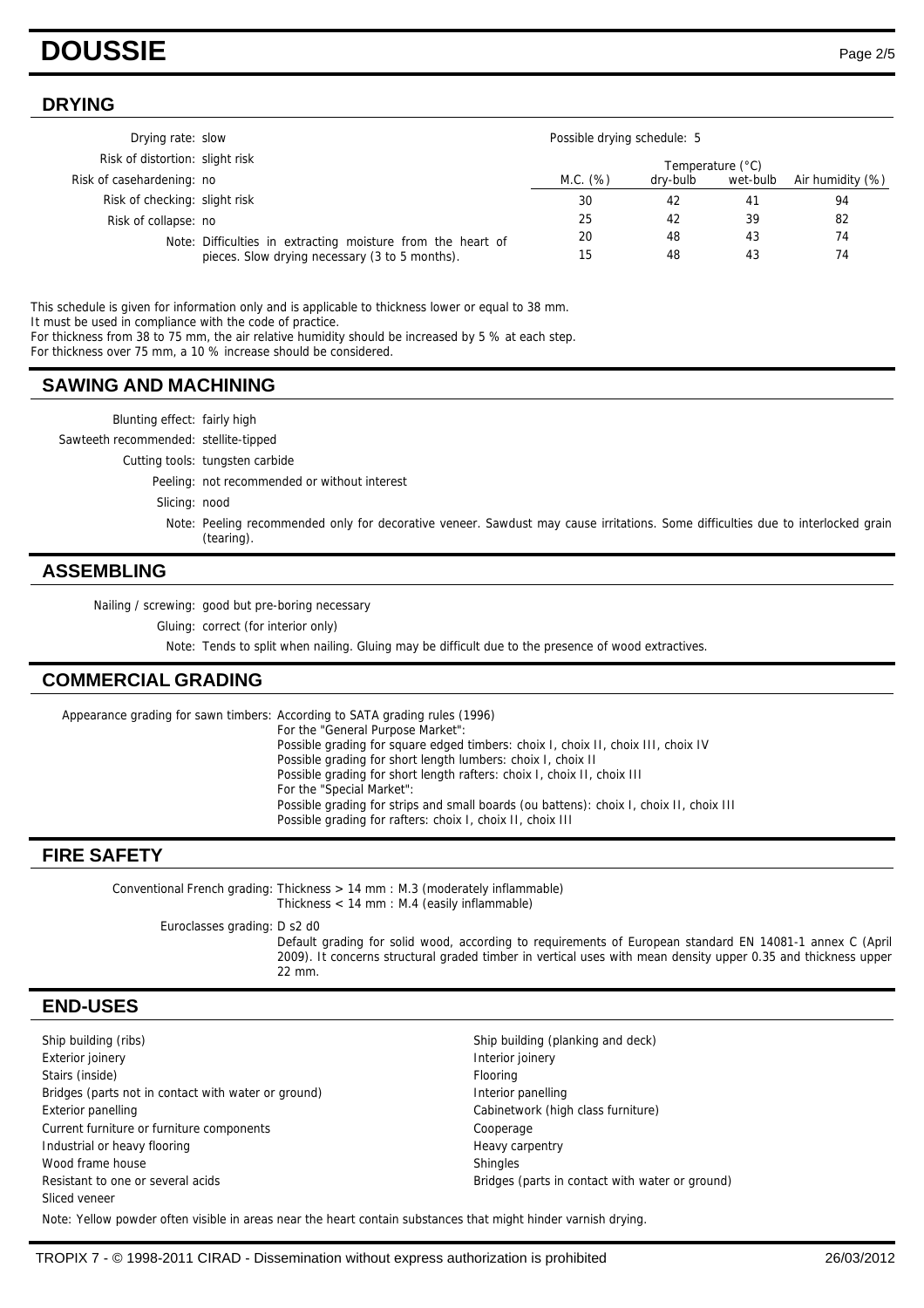# **DOUSSIE** Page 3/5

Filling is recommended to obtain a good finish.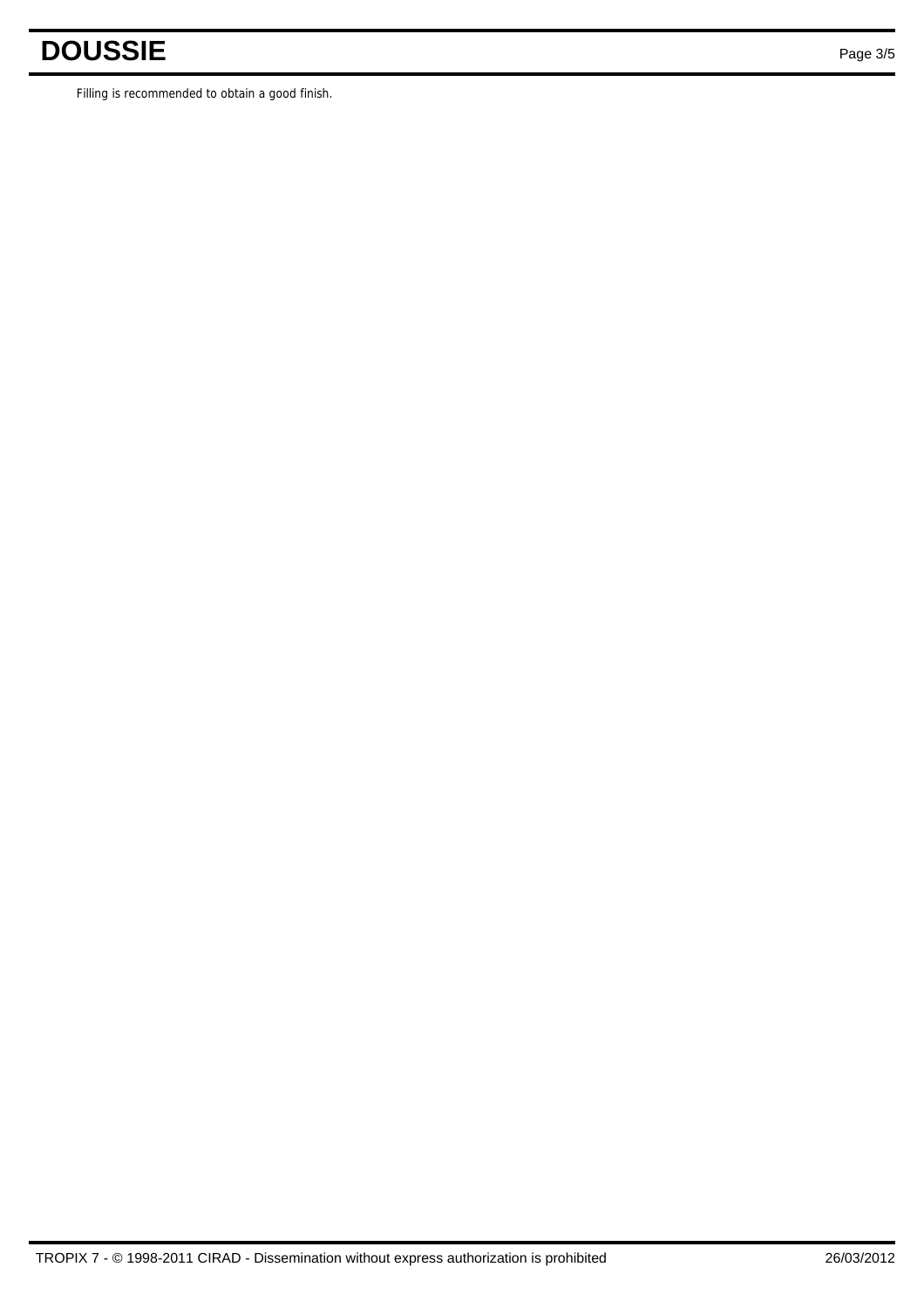## **MAIN LOCAL NAMES**

| Country        |
|----------------|
| Angola         |
| Benin          |
| Cameroon       |
| Congo          |
| Ivory Coast    |
| Ghana          |
| Mozambique     |
| Nigeria        |
| Senegal        |
| Tanzania       |
| Germany        |
| United Kingdom |

N'KOKONGO N' KOKONGO **MBEMBAKOFI AFZELIA** 

| Country     | Local name        | Country                          | Local name        |
|-------------|-------------------|----------------------------------|-------------------|
| Angola      | N'KOKONGO         | Angola                           | <b>UVALA</b>      |
| Benin       | <b>KPAKPATIN</b>  | Benin                            | PAKPAJIDE         |
| Cameroon    | <b>DOUSSIE</b>    | Cameroon                         | <b>M'BANGA</b>    |
| Congo       | N' KOKONGO        | <b>Ivory Coast</b>               | AZODAU            |
| Ivory Coast | LINGUE            | Gabon                            | EDOUMEULEU        |
| Ghana       | <b>PAPAO</b>      | Guinea-Bissau                    | PAU CONTA         |
| Mozambique  | CHANFUTA          | Mozambique                       | <b>MUSSACOSSA</b> |
| Nigeria     | APA IGBO          | Democratic Republic of the Congo | <b>BOLENGU</b>    |
| Senegal     | LINGUE            | Sierra Leone                     | <b>KPENDEI</b>    |
| Tanzania    | <b>MBEMBAKOFI</b> | Tanzania                         | <b>MKORA</b>      |
| Germany     | AFZELIA           | Portugal                         | CHANFUTA          |